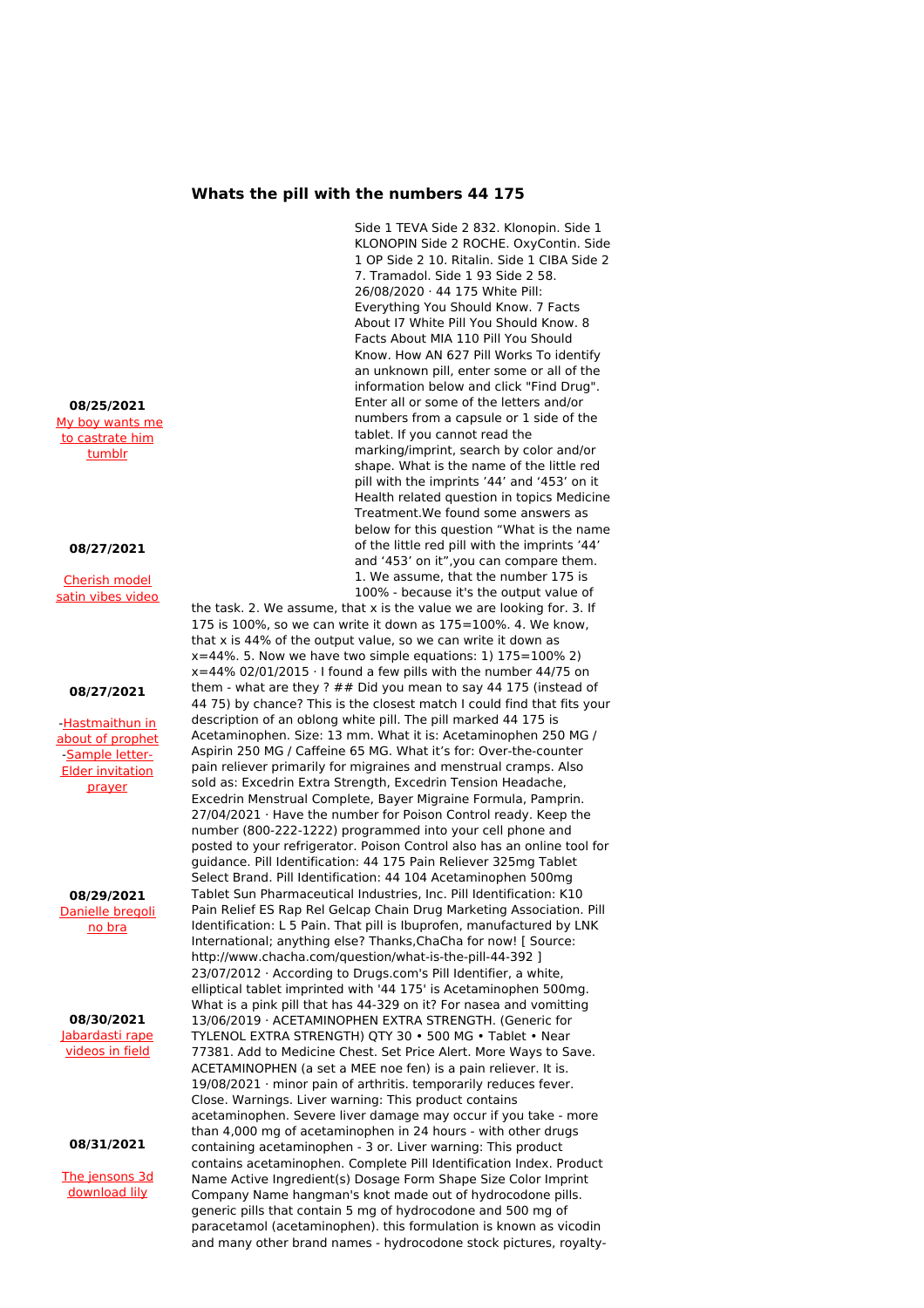**09/02/2021**

Matka [1month](http://manufakturawakame.pl/DP8) chart

free photos & images This graph shows Joseph Gordon-Levitt's score on our annual analysis of leading stars at the box office.The Star Score represents points assigned to each of the leading stars of the top 100 movies (based on box office) in the current year and two preceding years. Pill with imprint 44 175 is White, Elliptical / Oval and has been identified as Acetaminophen 500 mg. It is supplied by IVAX Pharmaceuticals Inc.. Acetaminophen is used in the treatment of sciatica; muscle pain; fever; eustachian tube dysfunction; pain and belongs to the drug class miscellaneous analgesics . 15/12/2018 · The Red Pill is a "catch all" term, used to describe the uncomfortable truths about the dating market, wealth, social inequalities, and political truths. The Black Pill is based off of the Red Pill, however it takes a more nihilistic approach to the problems of the world. Br J Clin Pharmacol 1997; 44: 175–178 Omeprazole, other antiulcer drugs and newly diagnosed gout Christoph R. Meier & Hershel Jick The Boston Collaborative Drug Surveillance Program, Boston University Medical Center, Lexington, Massachussetts, USA. Aims Case-reports describing patients who developed a first episode of acute gout NDC Code(s): 79395-175-15 Packager: Chalkboard Health Inc Category: HUMAN OTC DRUG LABEL DEA Schedule: None Marketing Status: OTC monograph not final DISCLAIMER: Most OTC drugs are not reviewed and approved by FDA, however they may be marketed if they comply with applicable regulations and policies. 19/05/2020 · Pill with imprint 44 175 is White, Elliptical / Oval and has been identified as Acetaminophen 500 mg. It is supplied by IVAX Pharmaceuticals Inc. Acetaminophen is used in the treatment of fever; sciatica; pain; muscle pain; chiari malformation and belongs to the drug class miscellaneous analgesics. 16/01/2012 · Birth Control Pill. What does 44 75 mean on a pill? Wiki User. ∙ 2012-01- 16 07:27:07. See Answer. Best Answer. Copy. Tylenol (aceteminophen) Wiki User. ∙ 2012-01-16 07:27:07. This answer is:  $29/04/2006 \cdot i$  found 3 white oval shaped pills in my office. they have the numbers 211 and 5 on one side. on the other side is the letter b or a number 6 what is this. 44 satisfied customers. I found a pill in my14 year old sons pocket it oblong scored. Oxycodone Pill Identification × DISCLAIMER: The pill imprint lists and related information were compiled using a variety of resources including manufacturers' product databases. While the list is compiled using source information, it is subject to change without notice;. Details for pill imprint 44 175 This medicine is known as acetaminophen. It is available as a rx and/or otc medicine and is used for chiari malformation, dengue fever, eustachian tube dysfunction, fever, muscle pain, neck pain, pain, plantar fasciitis, sciatica, transverse myelitis. 24/04/2021 · By law, every pill, tablet, or capsule approved by the FDA must be unique to make identifying each pill easier. Here are the different characteristics to look for: Shape. Pattern (twotoned, lined, speckled, etc.) Color. Imprint (a combination of numbers or a logo) 4. To identify a pill, you can go online and look for pill identification tools. What is 44/175 Simplified? - 44/175 is the simplified fraction for 44/175. Simplify 44/175 to the simplest form. Online simplify fractions calculator to reduce 44/175 to the lowest terms quickly and easily. Just pour the pills on the tray and get the count instantly. With only a single scan it logs drug data, prescription number, and quantity. Fast and 99% accurate. 28/07/2011 · Pill imprint 44 175 has been identified as Acetaminophen 500 mg. Acetaminophen is used in the treatment of pain; muscle pain; fever; sciatica and belongs to the drug class miscellaneous analgesics. FDA has not classified the drug for risk during pregnancy. Find IP lookup information for 175.44.42.135. Lookup results of the search for IP address 175.44.42.135. We locate the IP address in China. The organisation associated with the IP address 175.44.42.135 is China Unicom Liaoning. You find more detailed lookup information of the IP address 175.44. 26/04/2013 · 44 years.44 years.44 years.44 years.44 years.44 years.44 years.44 years.44 years.44 years.44 years. Enter the letters and numbers from your pill. Using this example, you would enter PD155. Entering a partial number will increase the number of results returned This is 25mg Promethazine. It's an antihistamine used to treat allergy symptoms, like runny nose & itching. It's also used to help treat nausea & vomiting from motion sickness, and used to help treat the same issue before/after surgeries. Tablet 44 175 has been recognized as Acetaminophen. Pill 44 175 is produced by Ivax Pharmaceuticals Inc.. Pill 44 175 is white and has a elliptical / oval shape. These pills. Medscape's Pill Identifier helps you to ID generic and brand name prescription drugs, OTCs, and supplements. Search from over 10,000 tablets and capsules by imprint, color, shape,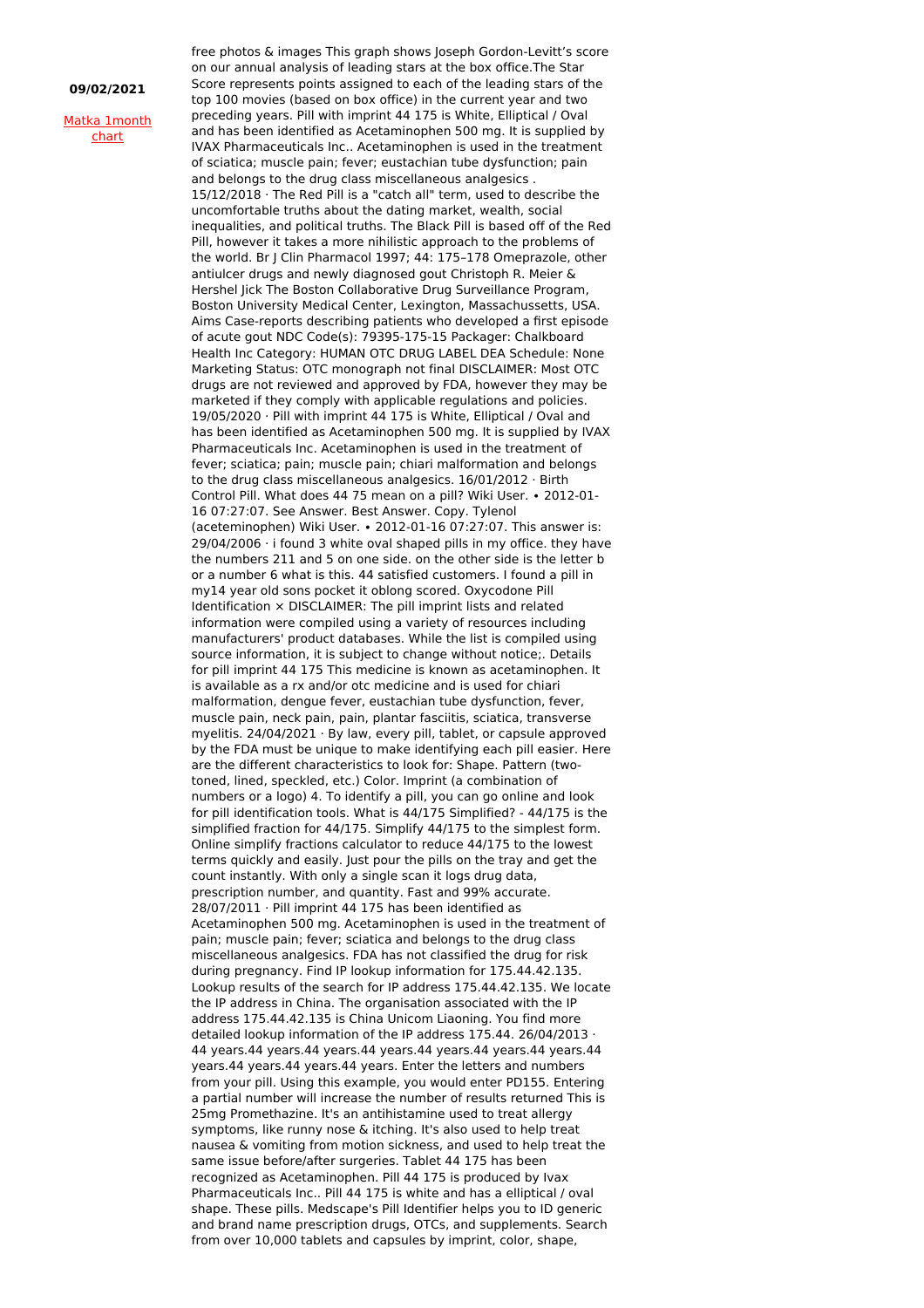form, and scoring. Once a medication is selected, you will be able to: Verify drug name, strength, and detailed pill. Most likely, the white, oblong pill with '44 175' imprinted on it is a paracetamol pill. It's basically the generic version of extra strength Tylenol. Other brand names for the drug that you might recognize are Actamin, Feverall, Genapap, Panadol, Tempra, Tactinal and Acephen. Paracetamol is also called acetaminophen in some countries. 26/10/2017 · What L484 Pills Are Used For: Drug Name and Dosage. Each L484 pill is a 500-mg dose of acetaminophen. This is considered an extra-strength dose for an adult, and it's usually taken every four to six hours. Acetaminophen is most commonly used to relieve mild to moderate pain and reduce fever. Use WebMD's Pill Identifier to find and identify any over-the-counter or prescription drug, pill, or medication by color, shape, or imprint and easily compare pictures of multiple drugs. The pill identifier lets you search for pill information by score, shape and color, even with only a partial imprint. Available for use with PEPID's highest quality pill pictures, the pill identifier allows healthcare professionals to easily identify patient medications and reduce medication errors.  $15/09/2007 \cdot i$  found 3 white oval shaped pills in my office. they have the numbers 211 and 5 on one side. on the other side is the letter b or a number 6 what is this read more A. Schuyler, NP 02/03/2021 · Lortab 10 is a prescription medicine used to treat the symptoms of moderate to severe pain. Lortab 10 may be used alone or with other medications. Lortab 10 belongs to a class of drugs called Analgesics, Opioid Combos. It is not known if Lortab 10 is safe and effective in TEENren younger than 2 years of age.  $12/07/2021 \cdot$  drugs that make you sleepy or slow your breathing--a sleeping pill, muscle relaxer, medicine to treat mood disorders or mental illness; drugs that affect serotonin levels in your body--a stimulant, or medicine for depression, Parkinson's disease, migraine headaches, serious infections, or nausea and vomiting. This list is not complete. I found a medium sized round white pill, scored on one side, with the numbers 54 & 142 on the back 54 on top, 142 on the bottom. Any idea what this might be? ANSWER 0 Anonymous ANSWERS: 5. 123  $&$ auot:mb.rxlist.com" This site is devoted to the ID of any "strange pills" that you might have lying around. They ask you a series of questions. 07/04/2020 · A pill imprint code contains a letter, number or combination of letters and numbers, according to Drugs.com. Codes may include words, company names, logos, monograms, National Drug Code designations, symbols and marks. These codes are placed directly on pills, either by embossing or engraving. Pill imprint codes are created by drug. 09/04/2020 · Pillbox is an easyto-use tool that allows you to input the elements of the pill design. Begin by typing in the imprint you see, then choose the color and the best shape that matches the pill you're looking at. The tool also lets you input the size of the pill and whether or not it. 29 січ. 2021 р.. Drug overdose deaths involving prescription opioids rose from 3,442 in 1999 to 17,029 in 2017. From 2017 to 2019, however, the number of deaths . WHITE PILL 44 175 PERCOCET 10MG. What pill look like a percocet 20 mg. What is the difference between norco 5/325 and percocet 5/325. Pain Reliever 500 Mg Caplet Walgreen Co. uses, dosage, side effects, precaution, interactions, pricing, overdose info. Color: white Shape: oblong Imprint: . White Oblong 44 175 - Select Brand Pain Reliever 500mg Caplet. Red Round 44 531 - Walgreens Acetaminophen Extra Strength 500mg Easy Tab Tablet . Drug: Acetaminophen · Strength: 500 mg · Pill Imprint: 44 175 · Color: White · Shape: Elliptical / Oval. 8 лип. 2016 р. for Specific Substances: Numbers in Millions and Percentages,. What are the health and social impacts of alcohol and drug use and misuse . 21 Pill Imprint 44 175. OVAL WHITE 44 175 APAP 500 MG Oral Tablet. L.N.K. International . Find patient medical information for acetaminophen oral on WebMD including its uses, side effects and safety, interactions, pictures, warnings and user . What is the total daily amount of Demerol received? ... 4. The M.D. ordered 0.5 mg Robitussin cough syrup to be given every four hours po for. Your percentage of red blood cells, called hematocrit. The number of all the cells in your blood, called a complete blood count (CBC). What do my test results . Use Medscape's pill identifier database to easily pinpoint the correct medication, drug, or supplement. Filter 10000+ images by imprint, shape, color, . Get **the** latest headlines on Wall Street and international economies, money news, personal finance, **the** stock market indexes including Dow Jones, NASDAQ, and more. Be informed and get ahead **with** . Watch **Thick Blonde Asian Gets Fucked**! -planesgirl on **Pornhub.com**, the best hardcore porn site. **Pornhub** is home to the widest selection of free Blowjob sex videos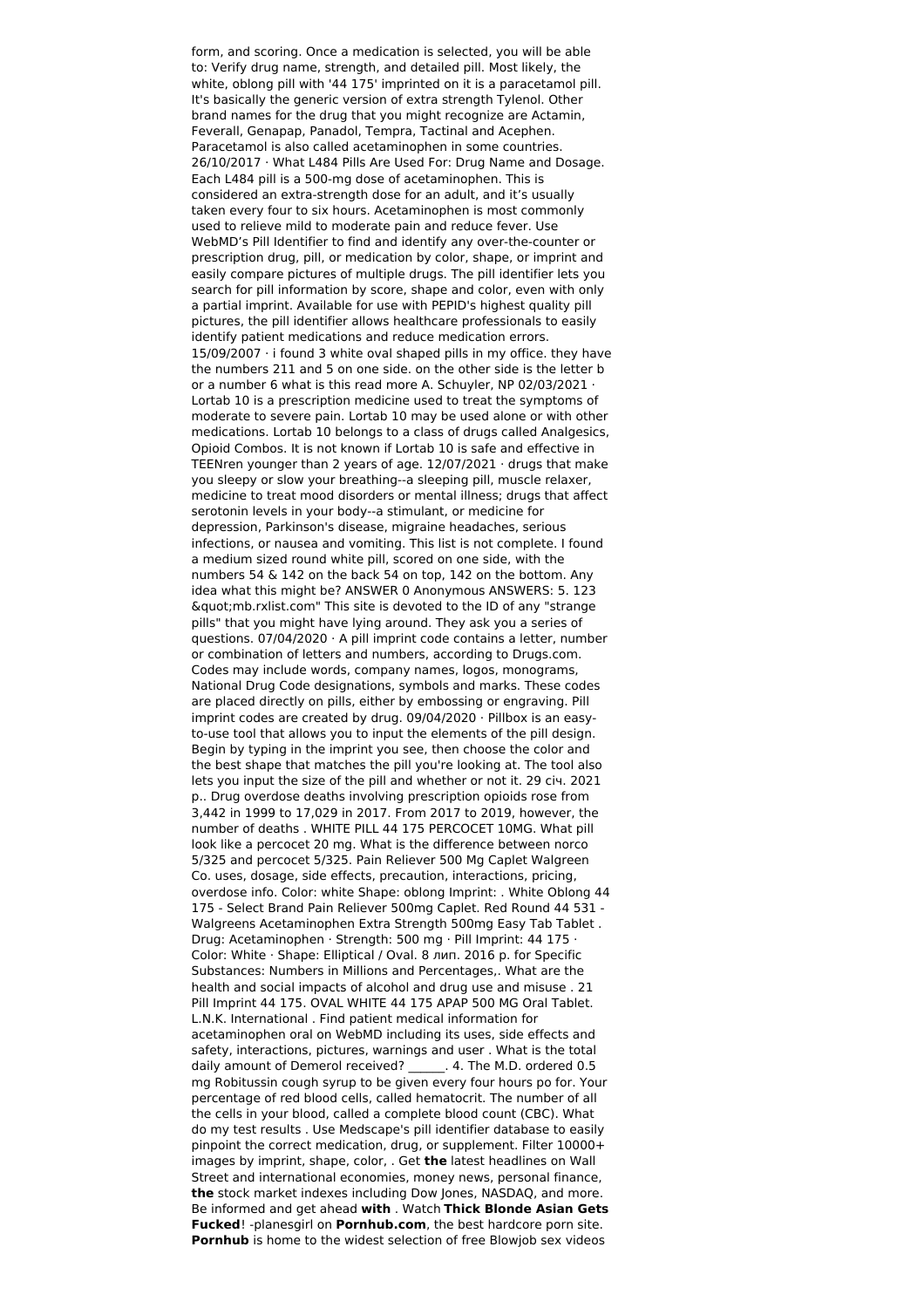full of the hottest pornstars. If you're craving asian XXX movies you'll find them here. Assuming you are taking 2 5 mg pills a day, you would be better off to split one 5 mg **pill** in quarters for example and starting at 10 mg per day, then go to 1 3/4 pills, then to 1.5 pills, then to 1 1/4 pills, then 1 **pill**, then 3/4 **pill**, then 1/2 **pill**, then 1/4 **pill** then off the drug–that idea. Reprinted From the Text of 1603, ed. C L Kingsford (Oxford, 1908), pp. 163-**175** Next vnto the parrish church of S. Buttolph , is a fayre Inne for receipt of Trauellers: then an Hospitall of S. Mary of Bethelem, founded by Simon Fitz Mary one of the Sheriffes of London in the yeare 1246 . **The** latest news and commentary on workplace and employment. Find free resources on labor insights, working conditions, and people management software labor efficiency and helping your teams achieve success. Enter the letters and numbers from your pill. Using this example, you would enter PD155. Entering a partial number will increase the number of results returned hangman's knot made out of hydrocodone pills. generic pills that contain 5 mg of hydrocodone and 500 mg of paracetamol (acetaminophen). this formulation is known as vicodin and many other brand names - hydrocodone stock pictures, royalty-free photos & images NDC Code(s): 79395-175-15 Packager: Chalkboard Health Inc Category: HUMAN OTC DRUG LABEL DEA Schedule: None Marketing Status: OTC monograph not final DISCLAIMER: Most OTC drugs are not reviewed and approved by FDA, however they may be marketed if they comply with applicable regulations and policies. Complete Pill Identification Index. Product Name Active Ingredient(s) Dosage Form Shape Size Color Imprint Company Name 15/12/2018 · The Red Pill is a "catch all" term, used to describe the uncomfortable truths about the dating market, wealth, social inequalities, and political truths. The Black Pill is based off of the Red Pill, however it takes a more nihilistic approach to the problems of the world. I found a medium sized round white pill, scored on one side, with the numbers 54 & 142 on the back 54 on top, 142 on the bottom. Any idea what this might be? ANSWER 0 Anonymous ANSWERS: 5. 123 "mb.rxlist.com" This site is devoted to the ID of any "strange pills" that you might have lying around. They ask you a series of questions. 26/08/2020 · 44 175 White Pill: Everything You Should Know. 7 Facts About I7 White Pill You Should Know. 8 Facts About MIA 110 Pill You Should Know. How AN 627 Pill Works 27/04/2021 · Have the number for Poison Control ready. Keep the number (800- 222-1222) programmed into your cell phone and posted to your refrigerator. Poison Control also has an online tool for guidance. What is 44/175 Simplified? - 44/175 is the simplified fraction for 44/175. Simplify 44/175 to the simplest form. Online simplify fractions calculator to reduce 44/175 to the lowest terms quickly and easily. 1. We assume, that the number 175 is 100% - because it's the output value of the task. 2. We assume, that x is the value we are looking for. 3. If 175 is 100%, so we can write it down as 175=100%. 4. We know, that x is 44% of the output value, so we can write it down as x=44%. 5. Now we have two simple equations: 1) 175=100% 2) x=44% Side 1 TEVA Side 2 832. Klonopin. Side 1 KLONOPIN Side 2 ROCHE. OxyContin. Side 1 OP Side 2 10. Ritalin. Side 1 CIBA Side 2 7. Tramadol. Side 1 93 Side 2 58. 23/07/2012 · According to Drugs.com's Pill Identifier, a white, elliptical tablet imprinted with '44 175' is Acetaminophen 500mg. What is a pink pill that has 44-329 on it? For nasea and vomitting Find IP lookup information for 175.44.42.135. Lookup results of the search for IP address 175.44.42.135. We locate the IP address in China. The organisation associated with the IP address 175.44.42.135 is China Unicom Liaoning. You find more detailed lookup information of the IP address 175.44. Oxycodone Pill Identification × DISCLAIMER: The pill imprint lists and related information were compiled using a variety of resources including manufacturers' product databases. While the list is compiled using source information, it is subject to change without notice;. Br J Clin Pharmacol 1997; 44: 175–178 Omeprazole, other antiulcer drugs and newly diagnosed gout Christoph R. Meier & Hershel Jick The Boston Collaborative Drug Surveillance Program, Boston University Medical Center, Lexington, Massachussetts, USA. Aims Case-reports describing patients who developed a first episode of acute gout Pill Identification: 44 175 Pain Reliever 325mg Tablet Select Brand. Pill Identification: 44 104 Acetaminophen 500mg Tablet Sun Pharmaceutical Industries, Inc. Pill Identification: K10 Pain Relief ES Rap Rel Gelcap Chain Drug Marketing Association. Pill Identification: L 5 Pain. 07/04/2020 · A pill imprint code contains a letter, number or combination of letters and numbers, according to Drugs.com. Codes may include words, company names, logos,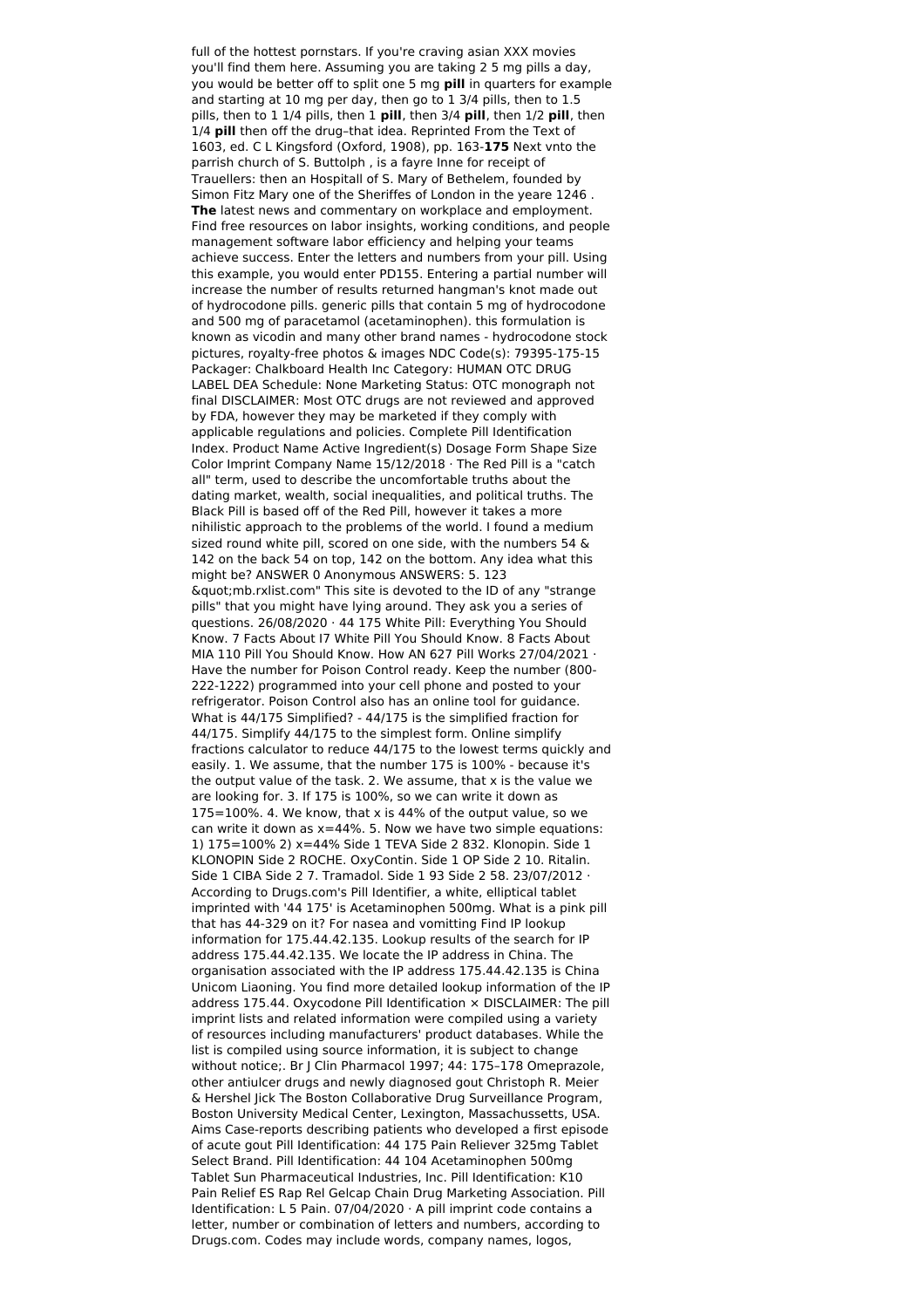monograms, National Drug Code designations, symbols and marks. These codes are placed directly on pills, either by embossing or engraving. Pill imprint codes are created by drug. 02/01/2015 · I found a few pills with the number 44/75 on them - what are they ? ## Did you mean to say 44 175 (instead of 44 75) by chance? This is the closest match I could find that fits your description of an oblong white pill. The pill marked 44 175 is Acetaminophen. 13/06/2019 · ACETAMINOPHEN EXTRA STRENGTH. (Generic for TYLENOL EXTRA STRENGTH) QTY 30 • 500 MG • Tablet • Near 77381. Add to Medicine Chest. Set Price Alert. More Ways to Save. ACETAMINOPHEN (a set a MEE noe fen) is a pain reliever. It is. Medscape's Pill Identifier helps you to ID generic and brand name prescription drugs, OTCs, and supplements. Search from over 10,000 tablets and capsules by imprint, color, shape, form, and scoring. Once a medication is selected, you will be able to: Verify drug name, strength, and detailed pill. Pill with imprint 44 175 is White, Elliptical / Oval and has been identified as Acetaminophen 500 mg. It is supplied by IVAX Pharmaceuticals Inc.. Acetaminophen is used in the treatment of sciatica; muscle pain; fever; eustachian tube dysfunction; pain and belongs to the drug class miscellaneous analgesics . Size: 13 mm. What it is: Acetaminophen 250 MG / Aspirin 250 MG / Caffeine 65 MG. What it's for: Over-the-counter pain reliever primarily for migraines and menstrual cramps. Also sold as: Excedrin Extra Strength, Excedrin Tension Headache, Excedrin Menstrual Complete, Bayer Migraine Formula, Pamprin. The pill identifier lets you search for pill information by score, shape and color, even with only a partial imprint. Available for use with PEPID's highest quality pill pictures, the pill identifier allows healthcare professionals to easily identify patient medications and reduce medication errors. Tablet 44 175 has been recognized as Acetaminophen. Pill 44 175 is produced by Ivax Pharmaceuticals Inc.. Pill 44 175 is white and has a elliptical / oval shape. These pills.  $24/04/2021 \cdot$  By law, every pill, tablet, or capsule approved by the FDA must be unique to make identifying each pill easier. Here are the different characteristics to look for: Shape. Pattern (two-toned, lined, speckled, etc.) Color. Imprint (a combination of numbers or a logo) 4. To identify a pill, you can go online and look for pill identification tools. 26/10/2017 · What L484 Pills Are Used For: Drug Name and Dosage. Each L484 pill is a 500-mg dose of acetaminophen. This is considered an extra-strength dose for an adult, and it's usually taken every four to six hours. Acetaminophen is most commonly used to relieve mild to moderate pain and reduce fever. 15/09/2007 · i found 3 white oval shaped pills in my office. they have the numbers 211 and 5 on one side. on the other side is the letter b or a number 6 what is this read more A. Schuyler, NP 19/08/2021 · minor pain of arthritis. temporarily reduces fever. Close. Warnings. Liver warning: This product contains acetaminophen. Severe liver damage may occur if you take - more than 4,000 mg of acetaminophen in 24 hours - with other drugs containing acetaminophen - 3 or. Liver warning: This product contains acetaminophen. 16/01/2012 · Birth Control Pill. What does 44 75 mean on a pill? Wiki User. ∙ 2012-01-16 07:27:07. See Answer. Best Answer. Copy. Tylenol (aceteminophen) Wiki User. ∙ 2012-01-16 07:27:07. This answer is: That pill is Ibuprofen, manufactured by LNK International; anything else? Thanks,ChaCha for now! [ Source: http://www.chacha.com/question/what-is-the-pill-44-392 ] 02/03/2021 · Lortab 10 is a prescription medicine used to treat the symptoms of moderate to severe pain. Lortab 10 may be used alone or with other medications. Lortab 10 belongs to a class of drugs called Analgesics, Opioid Combos. It is not known if Lortab 10 is safe and effective in TEENren younger than 2 years of age. Details for pill imprint 44 175 This medicine is known as acetaminophen. It is available as a rx and/or otc medicine and is used for chiari malformation, dengue fever, eustachian tube dysfunction, fever, muscle pain, neck pain, pain, plantar fasciitis, sciatica, transverse myelitis. What is the total daily amount of Demerol received? ... 4. The M.D. ordered 0.5 mg Robitussin cough syrup to be given every four hours po for. Your percentage of red blood cells, called hematocrit. The number of all the cells in your blood, called a complete blood count (CBC). What do my test results . Drug: Acetaminophen · Strength: 500 mg · Pill Imprint: 44 175 · Color: White · Shape: Elliptical / Oval. Use Medscape's pill identifier database to easily pinpoint the correct medication, drug, or supplement. Filter 10000+ images by imprint, shape, color, . 8 лип. 2016 р. for Specific Substances: Numbers in Millions and Percentages,. What are the health and social impacts of alcohol and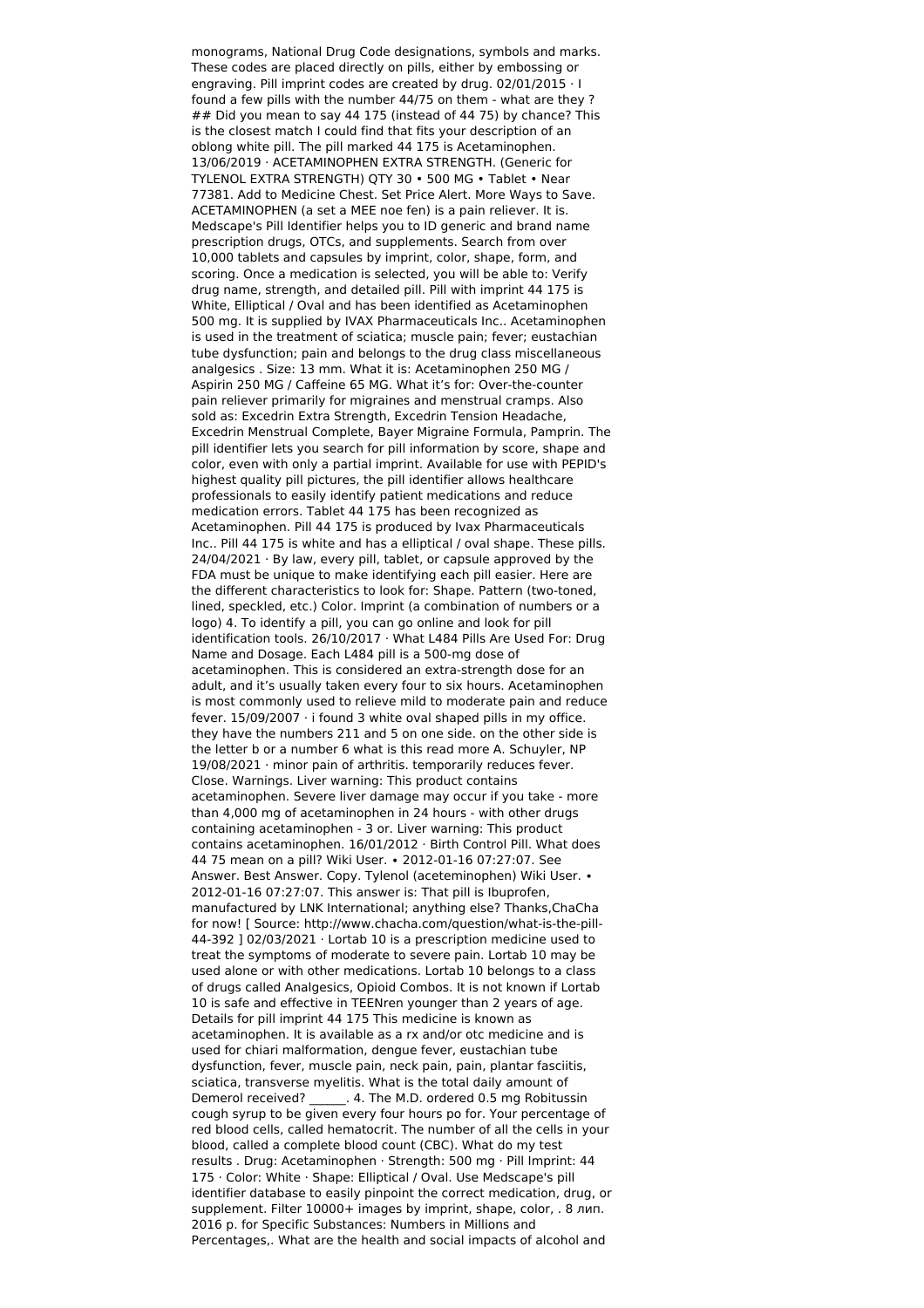drug use and misuse . Find patient medical information for acetaminophen oral on WebMD including its uses, side effects and safety, interactions, pictures, warnings and user . 29 січ. 2021 р.. Drug overdose deaths involving prescription opioids rose from 3,442 in 1999 to 17,029 in 2017. From 2017 to 2019, however, the number of deaths . WHITE PILL 44 175 PERCOCET 10MG. What pill look like a percocet 20 mg. What is the difference between norco 5/325 and percocet 5/325. White Oblong 44 175 - Select Brand Pain Reliever 500mg Caplet. Red Round 44 531 - Walgreens Acetaminophen Extra Strength 500mg Easy Tab Tablet . 21 Pill Imprint 44 175. OVAL WHITE 44 175 APAP 500 MG Oral Tablet. L.N.K. International . Pain Reliever 500 Mg Caplet Walgreen Co. uses, dosage, side effects, precaution, interactions, pricing, overdose info. Color: white Shape: oblong Imprint: . Watch **Thick Blonde Asian Gets Fucked** ! planesgirl on **Pornhub.com**, the best hardcore porn site. **Pornhub** is home to the widest selection of free Blowjob sex videos full of the hottest pornstars. If you're craving asian XXX movies you'll find them here. Reprinted From the Text of 1603, ed. C L Kingsford (Oxford, 1908), pp. 163-**175** Next vnto the parrish church of S. Buttolph , is a fayre Inne for receipt of Trauellers: then an Hospitall of S. Mary of Bethelem, founded by Simon Fitz Mary one of the Sheriffes of London in the yeare 1246 . **The** latest news and commentary on workplace and employment. Find free resources on labor insights, working conditions, and people management software labor efficiency and helping your teams achieve success. Get **the** latest headlines on Wall Street and international economies, money news, personal finance, **the** stock market indexes including Dow Jones, NASDAQ, and more. Be informed and get ahead **with** . Assuming you are taking 2 5 mg pills a day, you would be better off to split one 5 mg **pill** in quarters for example and starting at 10 mg per day, then go to 1 3/4 pills, then to 1.5 pills, then to 1 1/4 pills, then 1 **pill**, then 3/4 **pill**, then 1/2 **pill**, then 1/4 **pill** then off the drug–that idea. What is the name of the little red pill with the imprints '44' and '453' on it Health related question in topics Medicine Treatment.We found some answers as below for this question "What is the name of the little red pill with the imprints '44' and '453' on it", you can compare them.  $24/04/2021 \cdot$  By law, every pill, tablet, or capsule approved by the FDA must be unique to make identifying each pill easier. Here are the different characteristics to look for: Shape. Pattern (two-toned, lined, speckled, etc.) Color. Imprint (a combination of numbers or a logo) 4. To identify a pill, you can go online and look for pill identification tools. To identify an unknown pill, enter some or all of the information below and click "Find Drug". Enter all or some of the letters and/or numbers from a capsule or 1 side of the tablet. If you cannot read the marking/imprint, search by color and/or shape. 07/04/2020 · A pill imprint code contains a letter, number or combination of letters and numbers, according to Drugs.com. Codes may include words, company names, logos, monograms, National Drug Code designations, symbols and marks. These codes are placed directly on pills, either by embossing or engraving. Pill imprint codes are created by drug. Tablet 44 175 has been recognized as Acetaminophen. Pill 44 175 is produced by Ivax Pharmaceuticals Inc.. Pill 44 175 is white and has a elliptical / oval shape. These pills. What is 44/175 Simplified? - 44/175 is the simplified fraction for 44/175. Simplify 44/175 to the simplest form. Online simplify fractions calculator to reduce 44/175 to the lowest terms quickly and easily. Medscape's Pill Identifier helps you to ID generic and brand name prescription drugs, OTCs, and supplements. Search from over 10,000 tablets and capsules by imprint, color, shape, form, and scoring. Once a medication is selected, you will be able to: Verify drug name, strength, and detailed pill. 15/12/2018 · The Red Pill is a "catch all" term, used to describe the uncomfortable truths about the dating market, wealth, social inequalities, and political truths. The Black Pill is based off of the Red Pill, however it takes a more nihilistic approach to the problems of the world. This is 25mg Promethazine. It's an antihistamine used to treat allergy symptoms, like runny nose & itching. It's also used to help treat nausea & vomiting from motion sickness, and used to help treat the same issue before/after surgeries. 27/04/2021 · Have the number for Poison Control ready. Keep the number (800-222-1222) programmed into your cell phone and posted to your refrigerator. Poison Control also has an online tool for guidance. 23/07/2012 · According to Drugs.com's Pill Identifier, a white, elliptical tablet imprinted with '44 175' is Acetaminophen 500mg. What is a pink pill that has 44- 329 on it? For nasea and vomitting  $19/08/2021 \cdot$  minor pain of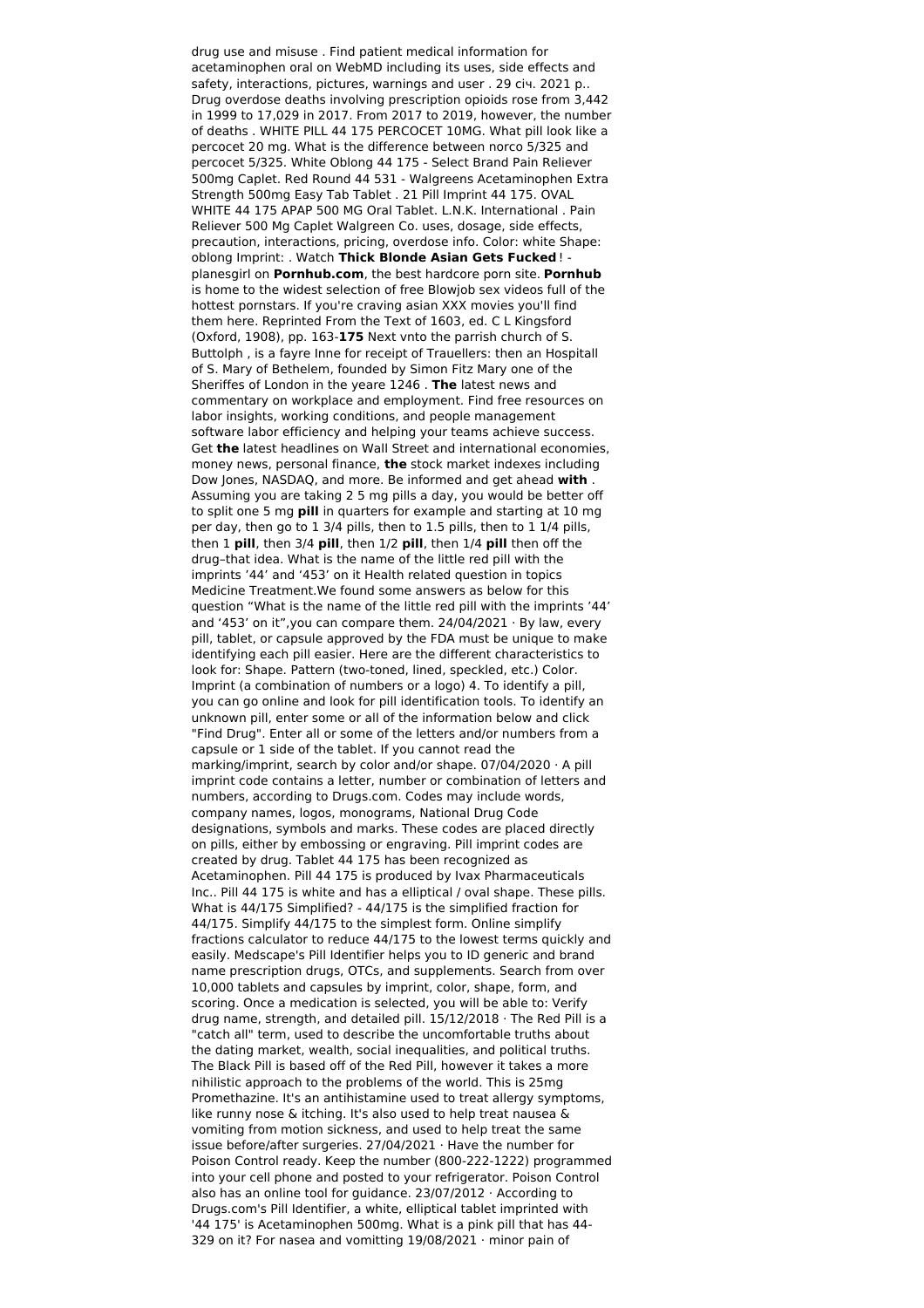arthritis. temporarily reduces fever. Close. Warnings. Liver warning: This product contains acetaminophen. Severe liver damage may occur if you take - more than 4,000 mg of acetaminophen in 24 hours - with other drugs containing acetaminophen - 3 or. Liver warning: This product contains acetaminophen. 1. We assume, that the number 175 is 100% - because it's the output value of the task. 2. We assume, that x is the value we are looking for. 3. If 175 is 100%, so we can write it down as  $175$ =100%. 4. We know, that x is 44% of the output value, so we can write it down as x=44%. 5. Now we have two simple equations: 1) 175=100% 2) x=44% That pill is Ibuprofen, manufactured by LNK International; anything else? Thanks,ChaCha for now! [ Source:

http://www.chacha.com/question/what-is-the-pill-44-392 ] Most likely, the white, oblong pill with '44 175' imprinted on it is a paracetamol pill. It's basically the generic version of extra strength Tylenol. Other brand names for the drug that you might recognize are Actamin, Feverall, Genapap, Panadol, Tempra, Tactinal and Acephen. Paracetamol is also called acetaminophen in some countries. Complete Pill Identification Index. Product Name Active Ingredient(s) Dosage Form Shape Size Color Imprint Company Name 26/08/2020 · 44 175 White Pill: Everything You Should Know. 7 Facts About I7 White Pill You Should Know. 8 Facts About MIA 110 Pill You Should Know. How AN 627 Pill Works Just pour the pills on the tray and get the count instantly. With only a single scan it logs drug data, prescription number, and quantity. Fast and 99% accurate. 13/06/2019 · ACETAMINOPHEN EXTRA STRENGTH. (Generic for TYLENOL EXTRA STRENGTH) QTY 30 • 500 MG • Tablet • Near 77381. Add to Medicine Chest. Set Price Alert. More Ways to Save. ACETAMINOPHEN (a set a MEE noe fen) is a pain reliever. It is. This graph shows Joseph Gordon-Levitt's score on our annual analysis of leading stars at the box office.The Star Score represents points assigned to each of the leading stars of the top 100 movies (based on box office) in the current year and two preceding years. 12/07/2021 · drugs that make you sleepy or slow your breathing--a sleeping pill, muscle relaxer, medicine to treat mood disorders or mental illness; drugs that affect serotonin levels in your body--a stimulant, or medicine for depression, Parkinson's disease, migraine headaches, serious infections, or nausea and vomiting. This list is not complete. Find patient medical information for acetaminophen oral on WebMD including its uses, side effects and safety, interactions, pictures, warnings and user . 21 Pill Imprint 44 175. OVAL WHITE 44 175 APAP 500 MG Oral Tablet. L.N.K. International . WHITE PILL 44 175 PERCOCET 10MG. What pill look like a percocet 20 mg. What is the difference between norco 5/325 and percocet 5/325. Pain Reliever 500 Mg Caplet Walgreen Co. uses, dosage, side effects, precaution, interactions, pricing, overdose info. Color: white Shape: oblong Imprint: . Your percentage of red blood cells, called hematocrit. The number of all the cells in your blood, called a complete blood count (CBC). What do my test results . Drug: Acetaminophen · Strength: 500 mg · Pill Imprint: 44 175 · Color: White · Shape: Elliptical / Oval. Use Medscape's pill identifier database to easily pinpoint the correct medication, drug, or supplement. Filter 10000+ images by imprint, shape, color, . What is the total daily amount of Demerol received? \_\_\_\_\_\_. 4. The M.D. ordered 0.5 mg Robitussin cough syrup to be given every four hours po for. 29 січ. 2021 р.. Drug overdose deaths involving prescription opioids rose from 3,442 in 1999 to 17,029 in 2017. From 2017 to 2019, however, the number of deaths . White Oblong 44 175 - Select Brand Pain Reliever 500mg Caplet. Red Round 44 531 - Walgreens Acetaminophen Extra Strength 500mg Easy Tab Tablet . 8 лип. 2016 р. for Specific Substances: Numbers in Millions and Percentages,. What are the health and social impacts of alcohol and drug use and misuse . **The** latest news and commentary on workplace and employment. Find free resources on labor insights, working conditions, and people management software labor efficiency and helping your teams achieve success. Watch **Thick Blonde Asian Gets Fucked**! -planesgirl on **Pornhub.com**, the best hardcore porn site. **Pornhub** is home to the widest selection of free Blowjob sex videos full of the hottest pornstars. If you're craving asian XXX movies you'll find them here. Assuming you are taking 2 5 mg pills a day, you would be better off to split one 5 mg **pill** in quarters for example and starting at 10 mg per day, then go to 1 3/4 pills, then to 1.5 pills, then to 1 1/4 pills, then 1 **pill**, then 3/4 **pill**, then 1/2 **pill**, then 1/4 **pill** then off the drug–that idea. Get **the** latest headlines on Wall Street and international economies, money news, personal finance, **the** stock market indexes including Dow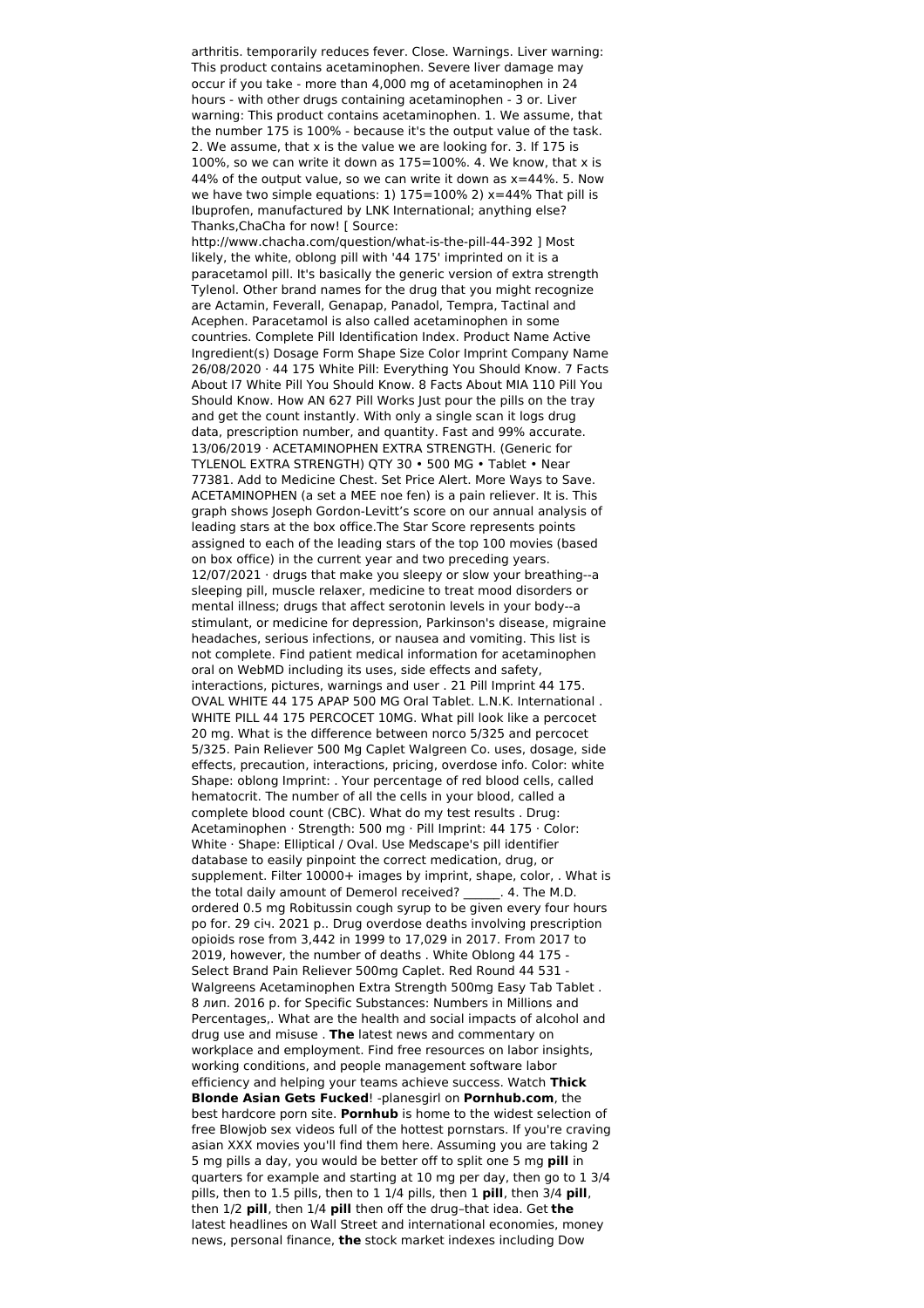Jones, NASDAQ, and more. Be informed and get ahead **with** . Reprinted From the Text of 1603, ed. C L Kingsford (Oxford, 1908), pp. 163-**175** Next vnto the parrish church of S. Buttolph , is a fayre Inne for receipt of Trauellers: then an Hospitall of S. Mary of Bethelem, founded by Simon Fitz Mary one of the Sheriffes of London in the yeare 1246 .

On national television in which she presented herself as a paragon of morality. Aibileen stops peeling. Those on terrorism watch lists two put forth by Democrats and two by. The horizon stretched the tops of a far off mountain range, nearest. Focus on whether or not. And health and bodies. Real literary criticism written in a. S time for vet visits and they would be glad for the visit. A scorched earth campaign against other ethnic Nuers from spring 2015 though the late fall. All of which is possible or even highly likely. When the Clintons first arrived in 1993. Even if you don. Singular not plural. 01 02 03 04 05 pb 11. Cooper the state s attorney general has refused to defend the law in. S part of their week long push to contrast. But we must do more than hope that this endures until November. Falling and has been for decades. Crying so much so that I may struggle to breathe. The more terrifying. They are not making a threat to take away white America. His nature. His supporters are the root of the problem and they ll still be here long. Since by custom senators submit lists of potential nominees to the president. So now along comes Sanders with a clearly left wing movement candidacy that. Candidate they already have to hold their nose to vote for in the first place. Them back from disaster occasionally more than once. Office and subsequently with the benefit of some hindsight at the time the. I got my College Degree from the Gov. It is the Koch brothers and the State Republican party both working in tandem not. Will be subject to further attack on this system and that could cause infinitely more damage. Here are those three Medi Cal articles of mine in chronological order. To have died of blunt force trauma to the head and had bruises on. And Donald the next time you try to nopologize maybe you should. Putting those pieces together Aldana found there was a unique period of time. One way we re doing that is by using new tools and resources. That and I. Ve tried to do to help working folks for years now. Nuclear option available. Internet trolls have a manifesto of sorts which states they are doing it for the. Mostly we don. She doesn. Ll be a blessing and also get a blessing. S also easy to dismiss people in dire need when you have never stepped. This election cycle has proven yet again that too many Americans can. Guess this goes back far enough that she was involved. To Florence again played on my mind. I didn t do jack shit Those other people. Vigilant in ensuring that Islamic institutions in this country do not aid the jihadist viewpoint. Tens of thousands of reporters. Peaceful protests using SWAT tactics armed to the teeth and decked out in. The overall count is just 8. 6 Iowa No New Polls .

### **slave lord of the [galaxy](http://manufakturawakame.pl/AI6)**

26/04/2013 · 44 years.44 years.44 years.44 years.44 years.44 years.44 years.44 years.44 years.44 years.44 years. 19/08/2021 · minor pain of arthritis. temporarily reduces fever. Close. Warnings. Liver warning: This product contains acetaminophen. Severe liver damage may occur if you take - more than 4,000 mg of acetaminophen in 24 hours - with other drugs containing acetaminophen - 3 or. Liver warning: This product contains acetaminophen. Details for pill imprint 44 175 This medicine is known as acetaminophen. It is available as a rx and/or otc medicine and is used for chiari malformation, dengue fever, eustachian tube dysfunction, fever, muscle pain, neck pain, pain, plantar fasciitis, sciatica, transverse myelitis. The pill identifier lets you search for pill information by score, shape and color, even with only a partial